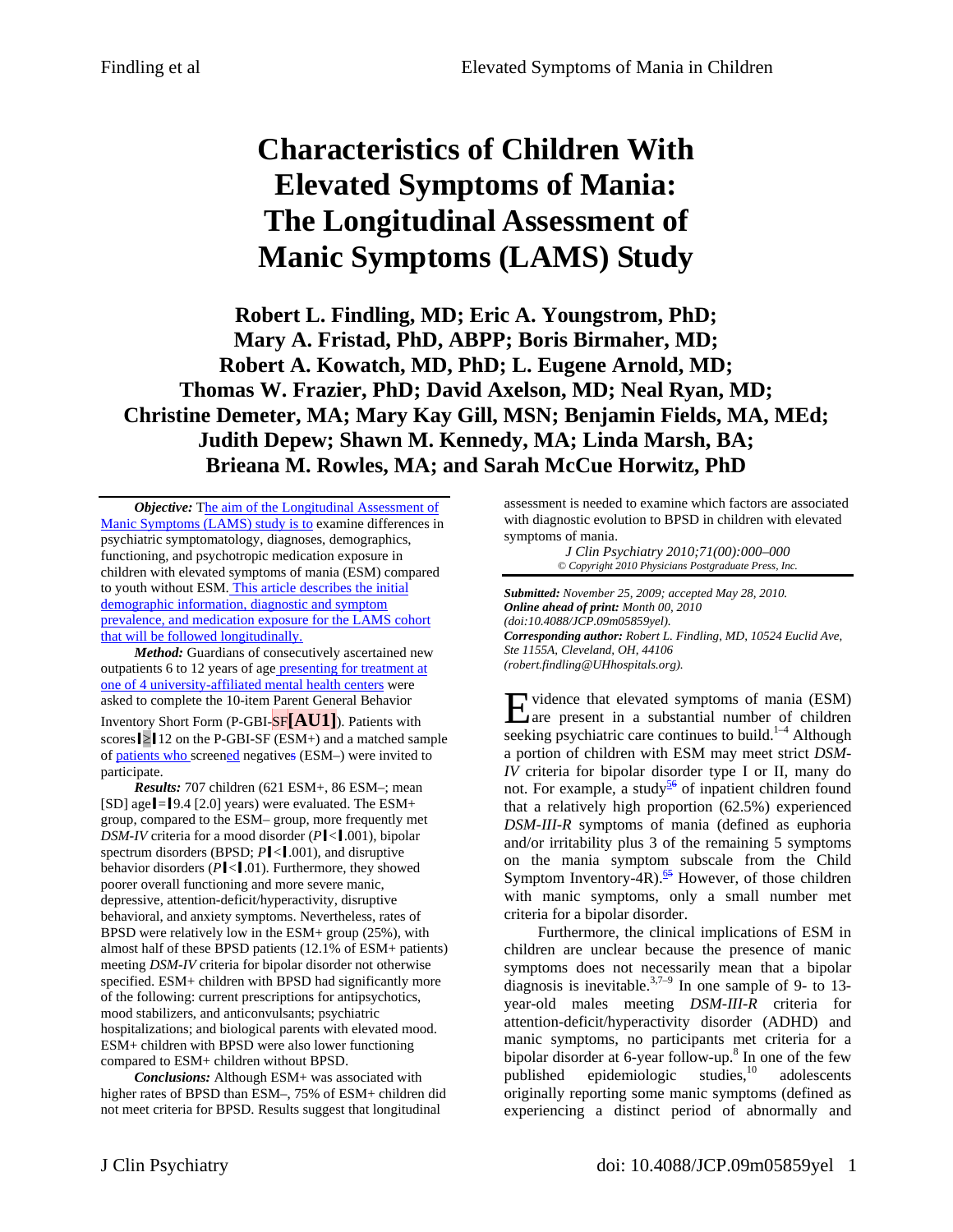persistently elevated, expansive, or irritable mood without meeting diagnostic criteria for a bipolar disorder) rarely developed a bipolar disorder in the 6 to 10-year follow-up period.

Although relatively little is known about the phenomenology, course of illness, or symptom evolution of youth who experience ESM but do not meet *DSM-IV* criteria for a bipolar diagnosis, it appears that inpatient children with manic symptoms experience marked psychosocial dysfunction and a high degree of psychopathology regardless of bipolar diagnostic status. $3,56$ 

Although there is currently no clear means of distinguishing which children with ESM will eventually develop bipolar disorder, determination of a reliable method is a priority due to the important implications of assigning such a diagnosis to a child. For example, the diagnosis of bipolar disorder implies a lifelong, heritable condition, with psychological and social sequelae for both the child and his or her family. Youth who are assigned a bipolar diagnosis in error may receive inappropriate treatments for years, particularly unnecessary psychotropic medications that carry significant risks. On the other hand, failure to appropriately assign a bipolar spectrum disorder (BPSD) diagnosis may result in a lack of appropriate treatment and prolonged suffering. Thus, making an accurate diagnosis regarding the presence or absence of bipolarity in a child manifesting ESMMS has important clinical implications. However, even in adults who have putatively more prototypical presentations of bipolar disorder, there are studies showing that many years typically elapse from the onset of mood symptoms until the correct **BP** bipolar diagnosis is  $made.<sup>11,12</sup>$ 

Recent data from the National Ambulatory Medical Care Survey (1999–2003) indicated that over 90% of youth who were given a diagnosis of bipolar disorder in office-based clinical settings received a psychotropic medication for this diagnosis.<sup>13</sup> However, data regarding medication treatment of children with ESM, regardless of diagnosis, are limited. Due to the presence of symptoms that might be construed as indicative of a bipolar diathesis, it is possible that these children may receive medications indicated for patients with more narrowly defined bipolarity. According to treatment recommendations and practice parameters, children with a bipolar disorder may be prescribed atypical antipsychotics, frequently in combination with a mood stabilizer.<sup>14,15</sup> Although these agents may be beneficial to some patients, they also may be associated with substantive risks.

The National Institute of Mental Health– supported Longitudinal Assessment of Manic Symptoms (LAMS) study was designed to prospectively follow an epidemiologically ascertained

cohort of children with ESM, as well as a comparison group of outpatient children without ESM, both to delineate the relationship between manic symptoms and bipolarity and to carefully define the characteristics of children with ESM. This article describes the initial demographic information, diagnostic and symptom prevalence, and medication exposure for the LAMS cohort that will be followed longitudinally.

#### **METHOD**

Institutional review boards at each of the 4 university-affiliated LAMS sites (Case Western Reserve University, Cincinnati Children's Medical Center, the Ohio State University, and the University of Pittsburgh Medical Center/Western Psychiatric Institute and Clinic) reviewed and approved all procedures in the protocol. Written informed consent from parents/guardians and assent from participants were obtained before any study-related procedures were performed. Parents consented to complete the screening procedure described in the next section, and parents consented and children assented to participate in the longitudinal portion of the study.

## **Participant Ascertainment**

Parents/guardians of all eligible children between the ages of 6 years, 0 months, and 12 years, 11 months, who were new patients to LAMS outpatient clinics (see inclusion and exclusion criteria) were asked to complete the 10-item Parent General Behavior Inventory Short Form  $(P\text{-}GBI\text{-}SF)^{16,17}$  to screen for ESM based on their child's behavior over the past 6 months. The items that comprise the P-GBI-SF describe hypomanic, manic, and biphasic symptomatology and have been reported to discriminate bipolar disorder in youth from other diagnoses.<sup>17</sup> Each item is scored from 0 ("never or hardly ever") to 3 ("very often or almost constantly"); total scores range from 0 to 30, with higher scores indicative of greater symptomatology. Each patient whose parent/guardian rated the child at or above a score of 12 (ESM+) on the 10-item P-GBI-SF was invited to participate in the longitudinal portion of the LAMS study. In addition, a smaller comparison group of patients who scored 11 or lower (ESM–) roughly matched in real time on age, sex, race, ethnicity, and Medicaid status was selected to enroll in the longitudinal portion of the study. More details concerning subject ascertainment and the rationale for the cut score of 12 on the P-GBI-SF are described in detail in Horwitz et al.<sup>4</sup>

To be screened for the study, patients must (1) not have received mental health treatment in the outpatient clinics where the LAMS study was being conducted within the past 12 months; (2) be between the ages of 6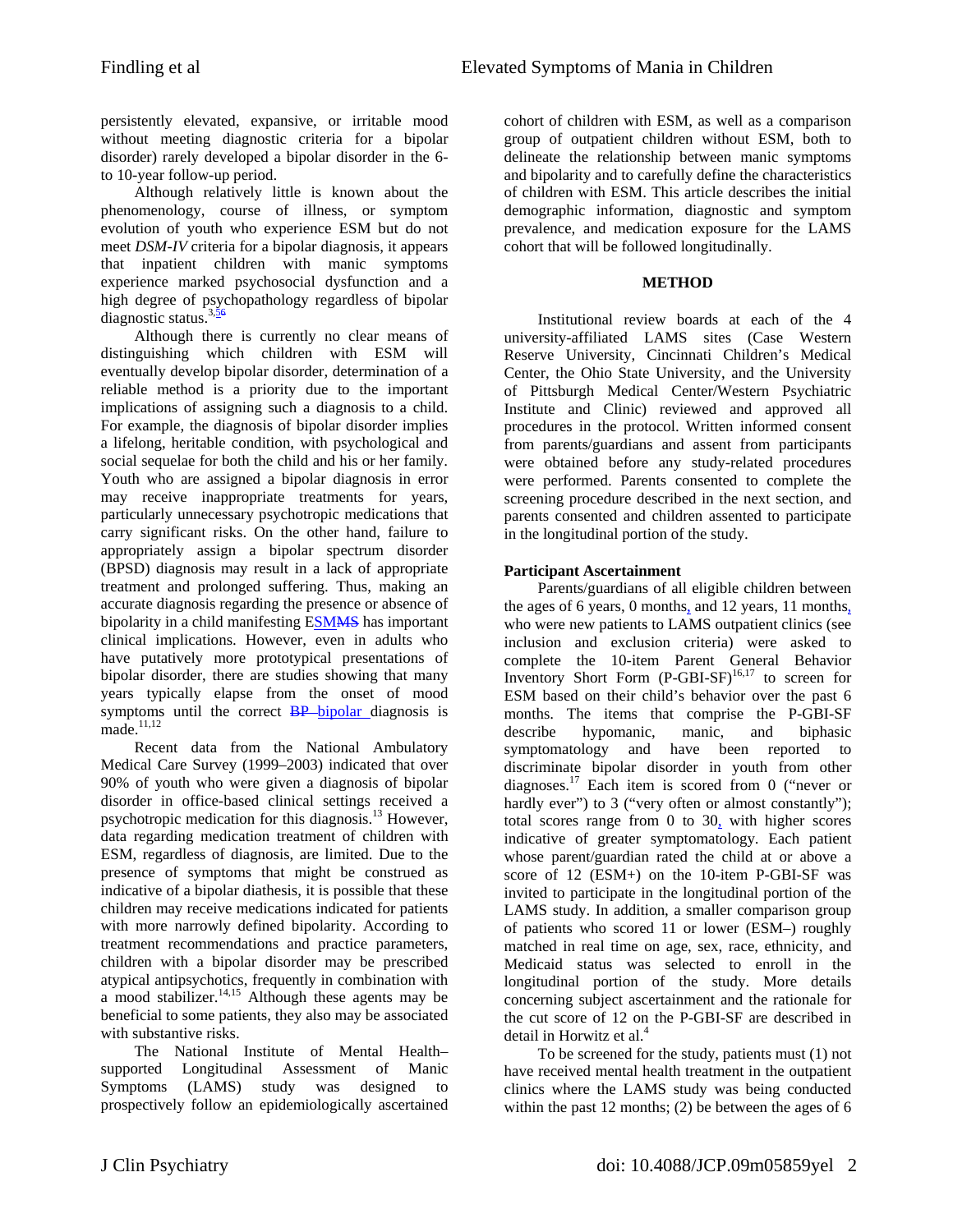years, 0 months, and 12 years, 11 months; (3) speak English; (4) have an accompanying parent/guardian who speaks English; and (5) not have a sibling or other child living in the same household who had already participated in screening for possible LAMS participation. See Horwitz et  $al<sup>4</sup>$  for a detailed description of these screening and selection procedures.

Patients rated positively by their parents/guardians for ESM (scoring 12 or higher on the P-GBI-SF; ESM+) and patients not presenting with ESM selected as the comparison group (ESM–) were invited to participate in the longitudinal portion of the study. Of the 1,124 children who screened ESM+, 621, or 55%, accepted the invitation. There were no sociodemographic differences between children/families agreeing to enroll in the longitudinal study and those who did not. ESM– children were sampled with replacement (those who were approached, but refused, were replaced by another demographically matched youth in the ESM– group), resulting in 86 children without ESM also being included in the longitudinal cohort<sup>4</sup> (Figure 1).

## **Longitudinal Assessment and Follow-Up**

After the children and adolescents were assessed at baseline, participants who continued to be eligible were seen every 6 months for up to 5 years. Each of these study visits lasted approximately 2 to 4 hours.

# **Baseline Assessment**

*Demographics.* Information including age, sex, race, ethnicity, and health insurance status was obtained from parents/guardians. In addition, a brief medical history was collected.

*Diagnoses.* Children and their guardians were administered the Schedule for Affective Disorders and Schizophrenia for School-Age Children-Present and Lifetime Version Episode  $(K-SADS-PL)^{18}$  with additional depression and manic symptom items derived from the Washington University in St. Louis Kiddie Schedule for Affective Disorders and Schizophrenia (WASH U K SADS).<sup>19,20</sup> Items to assess nonverbal communication, the child's relationship with others, shared enjoyment, and socialemotional reciprocity according to *DSM-IV* criteria were added to the K-SADS-PL to screen for pervasive developmental disorders. The resulting instrument, the K-SADS-PL-W, is a semistructured interview that assesses current and lifetime psychiatric diagnoses and the time course of each illness.

Unmodified *DSM-IV* diagnostic criteria were used in the LAMS study. The criteria for bipolar disorder not otherwise specified (BP-NOS) were clarified for the LAMS study to follow the same criteria used in the Course and Outcome of Bipolar Youth (COBY) Study.<sup>21</sup> BP-NOS was operationalized as follows:  $(1a)$ 

elated mood plus 2 associated symptoms of mania (eg, grandiosity, decreased need for sleep, pressured speech, racing thoughts, increased goal-directed activity, etc) or irritable mood plus  $\tilde{3}$  associated symptoms of mania;  $(2b)$  change in the participant's level of functioning (increase or decrease);  $(3e)$ symptoms must be present for a total of at least 4 hours within a 24-hour period; and  $(4d)$  the participant must have had at least 4 episodes of 4 hours' duration or a total of 4 days of the above-noted symptom intensity in his/her lifetime. All diagnoses were reviewed and confirmed by a licensed child psychiatrist or psychologist. It should be noted that once a child met criteria for a BPSD in the LAMS study, that diagnosis was always documented as a current diagnosis (although it could be listed as "in partial/full remission").

*Medication history.* Each child's parent/guardian provided a complete history of the child's past and currently prescribed psychotropic medications during the interview. For simplicity, some medications have been grouped according to class (anticonvulsants, antidepressants, antipsychotics, stimulants,  $\alpha_2$  agonists, benzodiazepines), whereas others are reported separately.

*Functional assessment.* The Children's Global Assessment Scale  $(CGAS)^{22}$  was completed by study interviewers to provide a severity rating of participants' current impairment. The CGAS is a clinical rating scale used to document children's overall functional capacity at home, at school, and with peers over the past 2 weeks. Scores range from 1 (indicating a severely impaired child) to 100 (indicating a child with superior functioning).

*Symptomatic assessment.* In addition to administration of the K-SADS-PL-W, which ascertained presence or absence of manic and depressive symptoms specifically within the context of a mood episode (ie, "filtered" ratings), "unfiltered" ratings of apparent mood symptoms were also assessed via both parental self-report and clinical rating scales. These unfiltered ratings did not require clinical judgment about the reasons for symptoms to be manifest. Because a key aspect of the LAMS study is the assessment of symptoms, regardless of etiology, over time, these unfiltered ratings were obtained to complement those assessments of affective illness that were manifest only during the presence of a mood disorder.

Unfiltered mania ratings were obtained via parental self-report of their child's functioning over the past 6 months on the P-GBI-SF and via direct interview of parents and children regarding the past 2 weeks using the Young Mania Rating Scale  $(YMRS)^{23}$  via interview with both the child and parent. Total scores on this 11-item scale range from 0 (no manic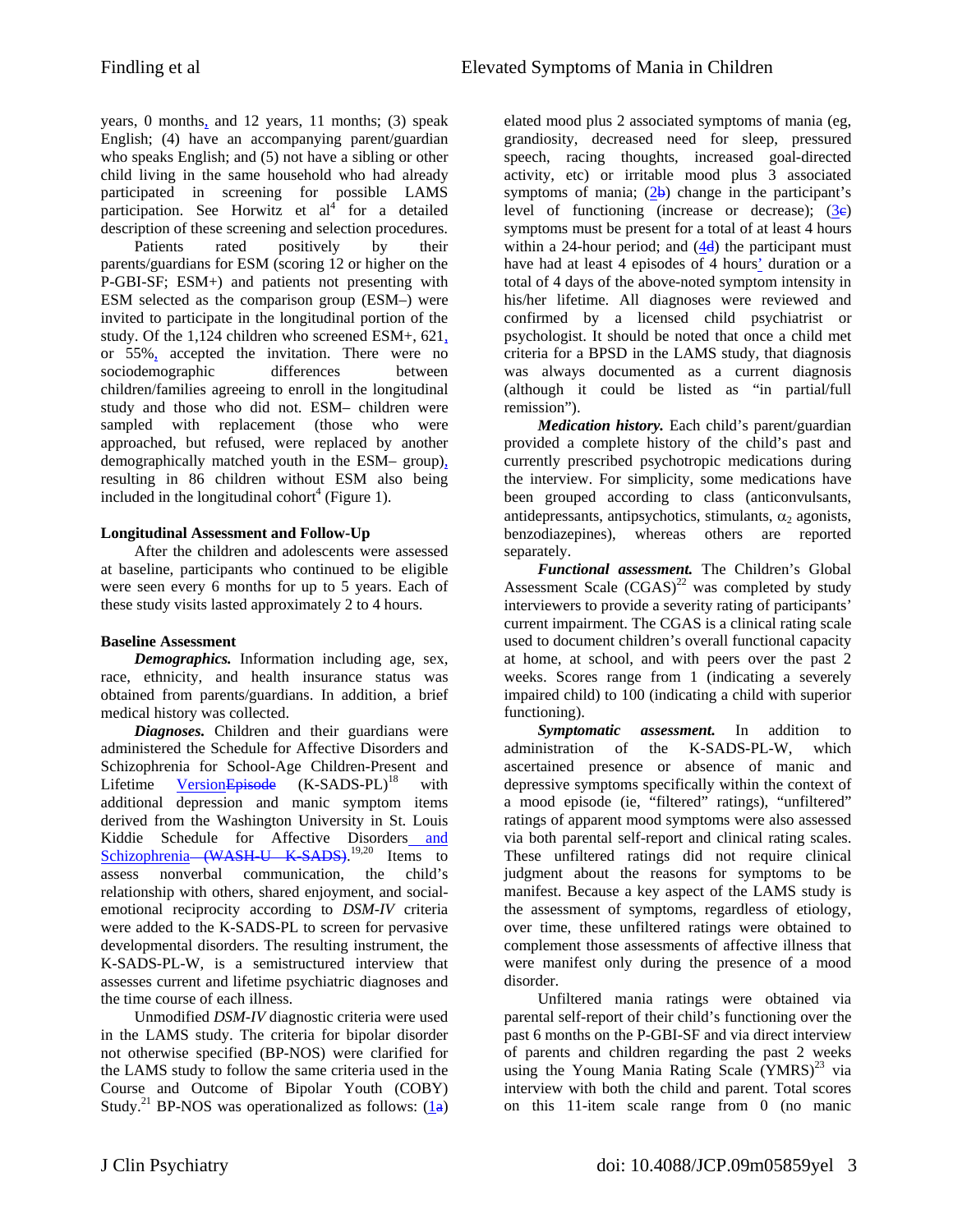symptoms) to 60. The YMRS has demonstrated good reliability<sup>24</sup> and good ability to discriminate bipolar spectrum disorders from ADHD.<sup>25-27</sup>

Unfiltered depression ratings were obtained via direct interview of parents and children regarding the past 2 weeks using the Children's Depression Rating Scale-Revised (CDRS-R).<sup>28,29</sup> The CDRS-R is a 17item scale administered as an interview with the child and parent. The instrument has demonstrated good validity and psychometric properties.<sup>28,29</sup> CDRS-R scores range from 17 to 113, with higher scores being indicative of greater depressive symptomatology.

The Child and Adolescent Symptom Inventory-4R (CASI-4R)30 contains items reflecting *DSM-IV* criteria for emotional and behavioral disorders in children and adolescents. Parent-reported scores on the ADHD, oppositional defiant disorder, and conduct disorder subscales were examined. Frequency of symptoms and the frequency of symptom-related impairment over the past 6 months are scored on a scale of 0 (never) to 3 (very often). The CASI-4R has demonstrated satisfactory internal consistency, testretest reliability, and convergent/discriminant validity with corresponding scales of the Child Behavior Checklist and the Conners' Parent Rating Scale.<sup>31</sup>

The parent-completed Screen for Child Anxiety Related Emotional Disorders (SCARED-P)<sup>32</sup> quantified symptoms of anxiety over the past 6 months. The SCARED measures 5 aspects of anxiety: (1) panic/somatic, (2) generalized anxiety, (3) separation anxiety, (4) social phobia, and (5) school phobia. The 41 SCARED items are rated from 0 (not true or hardly ever true) to 2 (very true to often true). The SCARED has shown good internal consistency  $(\alpha \cdot 0.90)^{33}$  and excellent discriminant validity between children with anxiety disorders and children with nonanxiety psychiatric disorders (all  $P$  values  $|$  <  $|$ .05).<sup>33</sup>

The Family History Screen<sup>34</sup> was obtained to collect information on 15 psychiatric disorders and suicidal behavior in biological parents. As family history will be described in more detail at a later time, this article only examines presence or absence of elevated mood, defined as a report of ever havinge experienced a period of feeling extremely happy or high by the youth's biological mother or father.

# **Interviewer Training and Interrater Reliability**

LAMS interviewers were trained in 3 parts: during a 3-day start-up meeting, by rating along with taped interviews, and by leading administrations of the assessment instruments. To prevent rater drift following training, interviewers rated taped administrations of the K-SADS-PL-W, CDRS-R, and the YMRS. The κ for K-SADS-PL-W psychiatric diagnoses was 0.82. More specifically, the κ for bipolar diagnoses was 0.93. In addition, the  $\kappa$  for the CDRS-R and the YMRS were 0.47 and 0.41, respectively, which are within the acceptable levels of item level–weighted  $κ$  values suggested in the literature.<sup>35</sup>

# **Statistical Analyses**

Fisher exact tests were used to test for possible differences in distribution of sex<sub>1</sub>; race<sub>1</sub>; ethnicity<sub>1</sub>; Medicaid status<sub>3</sub>; intact families<sub>3</sub>; rates of special education placement, psychiatric hospitalization, *DSM-IV* psychiatric diagnoses, family history of elevated mood, and current and past medications in the ESM+ versus ESM– groups and in the ESM+ group with versus without BPSD. Independent *t* tests were used to examine differences in CGAS, YMRS, P-GBI-SF, CDRS-R, CASI-4R, and SCARED-P scores between ESM+ and ESM– groups and ESM+ youth with versus without BPSD.

The  $\alpha$  level for statistical significance was set at *P***sol**.05. It was not adjusted for multiple comparisons performed due to the exploratory nature of this work.

## **RESULTS**

# **Participant Characteristics**

Demographics for the 707 participants appear in Table 1. Compared to ESM– participants, ESM+ participants were significantly less likely to be living in intact families and had significantly lower CGAS scores, indicative of poorer overall functioning. As ESM+ and ESM– participants had been matched on demographic variables, these 2 groups did not differ significantly in regard to age, sex, race (white vs other races), ethnicity (Hispanic vs non-Hispanic), or whether they received public insurance (compared to all other insurance groups). Moreover, the ESM+ and ESM– groups did not differ in the proportion having received special education or in the number of prior psychiatric hospitalizations (see Table 1).

## *DSM-IV* **Psychiatric Disorders**

Current diagnoses (as defined by *DSM-IV* criteria) and symptoms at baseline appear in Tables 2–45. Fourteen participants (9 [1.4%] ESM+ and 5 [5.8%] ESM–) did not meet criteria for a current *DSM-IV* diagnosis. The average mean number of current diagnoses at baseline was  $2.5$  (SD $I=1.3$ ). Members of the ESM+ group had more diagnoses (mean $\ell$ = $\ell$ 2.6, SD=1.3) than the ESM– comparison group  $(\text{mean} = 2.0, \text{SD} = 1.2; t_{705} = 3.95, P \le 0.001).$ 

*Mood disorders and mood symptoms.* As shown in Table 2, when compared to ESM– youth, the ESM+ group more frequently met *DSM-IV* criteria for a mood disorder and bipolar spectrum disorders and had significantly higher YMRS scores at baseline. As expected, the mean P-GBI-SF score in the ESM+ group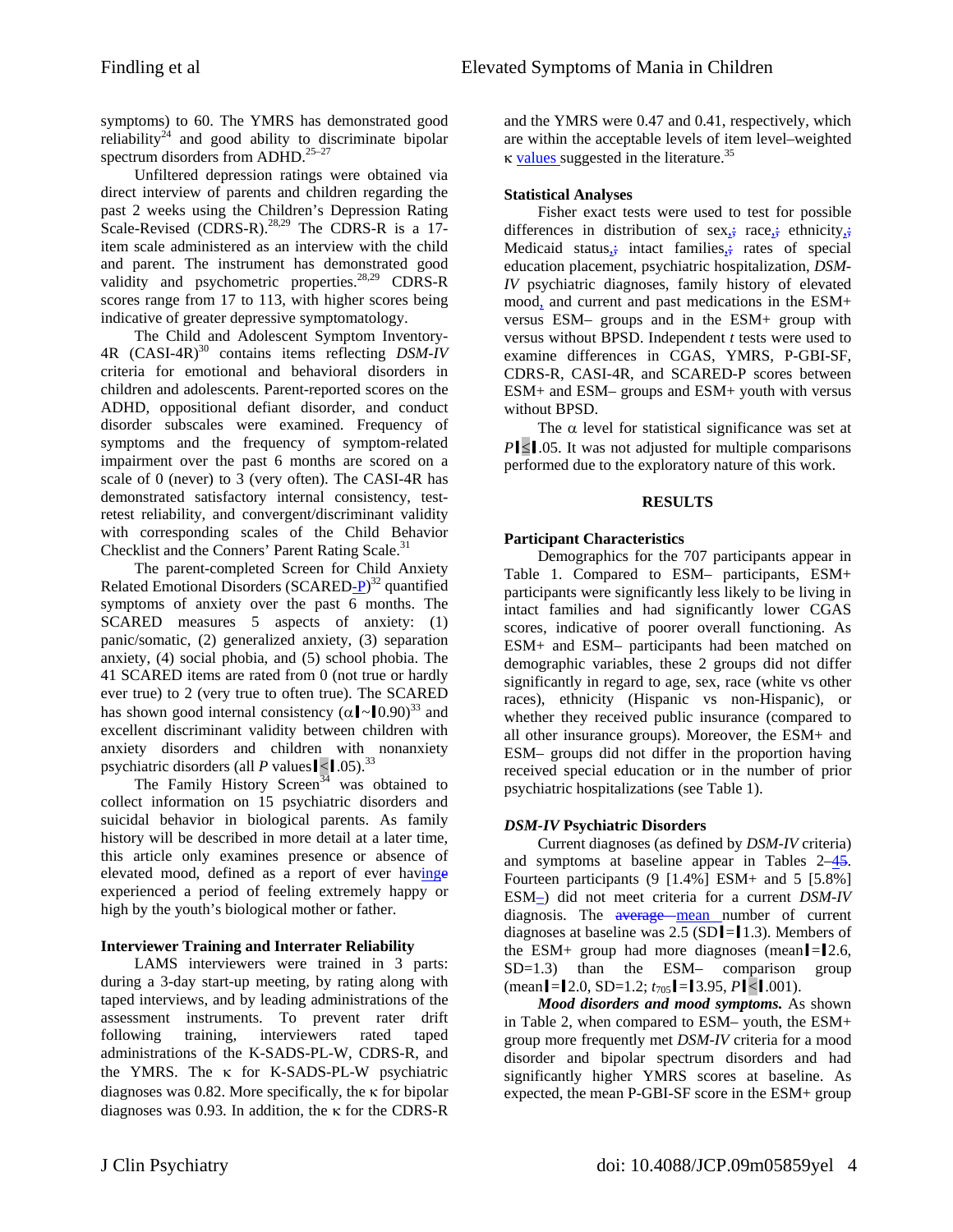was significantly greater than in the ESM– group. While ESM+ and ESM– groups did not differ significantly in the rate of depressive disorders, the ESM+ group received significantly higher CDRS-R scores over the previous 2 weeks (see Table 2).

*ADHD and disruptive behavior disorders.* ESM groups did not differ significantly in rates of current ADHD, but the ESM+ group scored significantly higher on all 3 CASI-4R ADHD subscales (see Table 3). In addition, compared to the ESM– group, the ESM+ group reported more disruptive behavior disorders (53.1% vs 36.0%) and higher oppositional defiant disorder and conduct disorder subscale scores on the CASI-4R (see Table 3).

*Other psychiatric disorders.* Table 4 provides comparisons of psychotic, anxiety, adjustment, and pervasive developmental disorders between groups. There was a trend for the ESM– group to have a greater rate of pervasive developmental disorders (11.6%) compared to the ESM+ group (5.6**[AU2]**%). ESM+ and ESM– groups did not differ significantly in the occurrence of psychotic disorders, anxiety disorders, or adjustment disorders. However, SCARED-P total scores were higher in the ESM+ group than in the ESM– group, indicative of more anxiety symptoms over the previous 6 months. Of note, no participants met *DSM-IV* criteria for a substance use disorder.

#### **Psychotropic Medication Exposure**

Currently prescribed and past trials of psychotropic medications for participants appear in Table 5. At baseline, 63% (n $\ell$ = $\ell$ 443) of the youth were prescribed at least 1 psychotropic medication. Neither current nor past prescription rates differed significantly for ESM+ and ESM– groups (current: ESM+ vs ESM–, mean  $[SD][-1.1 \t[1.1]$  vs 1.0  $[1.0]; t_{705}[-1.38,$ *P* $=$ **l**.71; past: ESM+ vs ESM-, mean [SD] $=$ **l**1.4 [2.0] vs 1.6 [2.1];  $t_{705}$  = [0.62, *P* | = [.53). Similarly, prescription rates for specific categories of medication (lithium, anticonvulsants, antidepressants, antipsychotics, stimulants, or  $\alpha_2$  agonists) did not differ between groups (see Table 5).

#### **ESM+ With Bipolar Disorder Versus ESM+ Without Bipolar Disorder**

Table 6 includes the comparisons of demographics, family history, diagnoses, currently prescribed medication groups, and current mood symptoms for ESM+ participants with and without BPSD. As shown in Table 6, ESM+ participants with BPSD had more psychiatric hospitalizations and were older, lower functioning, and more likely to have biological mothers and fathers with elevated mood (ever experienced a period of feeling extremely happy or high) than ESM+ participants without BPSD. In addition, ESM+ youth with BPSD had a higher rate of

currently prescribed antipsychotics, mood stabilizers, and anticonvulsants. Finally, as expected, ESM+ youth with BPSD had higher scores on all unfiltered mood symptom ratings (P-GBI-SF, YMRS, and CDRS-R). However, ESM+ youth without a BPSD had more current disruptive behavior disorders (conduct disorder, oppositional defiant disorder, and/or disruptive behavior not otherwise specified).

#### **DISCUSSION**

These findings underscore several crucial points. First, ESM appear to be a common concern in outpatient psychiatric settings, consistent with emerging literature about the relatively high rate of manic symptoms in other studies. Second, ESM are associated with substantially increased rates of bipolar disorder, which is why measures assessing ESM may prove useful as screening aids.<sup>17,36</sup> Third, ESM are associated with other, nonbipolar diagnoses and/or may be a marker of severe pathology rather than a specific marker of a bipolar diathesis.

In the 707 children and adolescents of the LAMS cohort, the diagnoses most frequently assigned at baseline were ADHD (76.1%), other disruptive behavior disorders (51.1%), mood disorders (40.5%), and anxiety disorders (31.3%). Further, the entire cohort had high rates of comorbidity. Of note is that the ESM+ group met criteria for more diagnoses and had poorer overall functioning than the ESM– group. Furthermore, preliminary results indicate that ESM+ youth with BPSD have lower overall functioning, and more psychiatric hospitalizations, and were more likely to have parents with elevated mood compared to ESM+ youth without BPSD.

Similar to the children described by Carlson and Kelly, $\frac{56}{ }$  many youth who were identified as experiencing ESM did not meet diagnostic criteria for BPSD. Whether or not these children with ESM will eventually develop a bipolar diagnosis, either confirming or refuting the findings of Lewinsohn et  $al<sup>10</sup>$ and Hazell et al<sup>8</sup> that no or few youth with manic symptoms will later develop BPSD, will be assessed through longitudinal assessments of this study cohort. This question is a key specific aim of the LAMS study.

As expected, there were some differences in rates of diagnoses between the ESM groups. For instance, ESM+ youth were diagnosed with more bipolar spectrum disorders than those in the ESM– group. However, only one-quarter of youth with ESM actually met diagnostic criteria for a BPSD. (Interestingly, most of that quarter of ESM+ children with BPSD met diagnostic criteria for either BP-NOS [48%] or bipolar I [43%], with very few meeting criteria for bipolar II or cyclothymia.) ESM+ youth were, in fact, more likely to have a disruptive behavior disorder diagnosis than a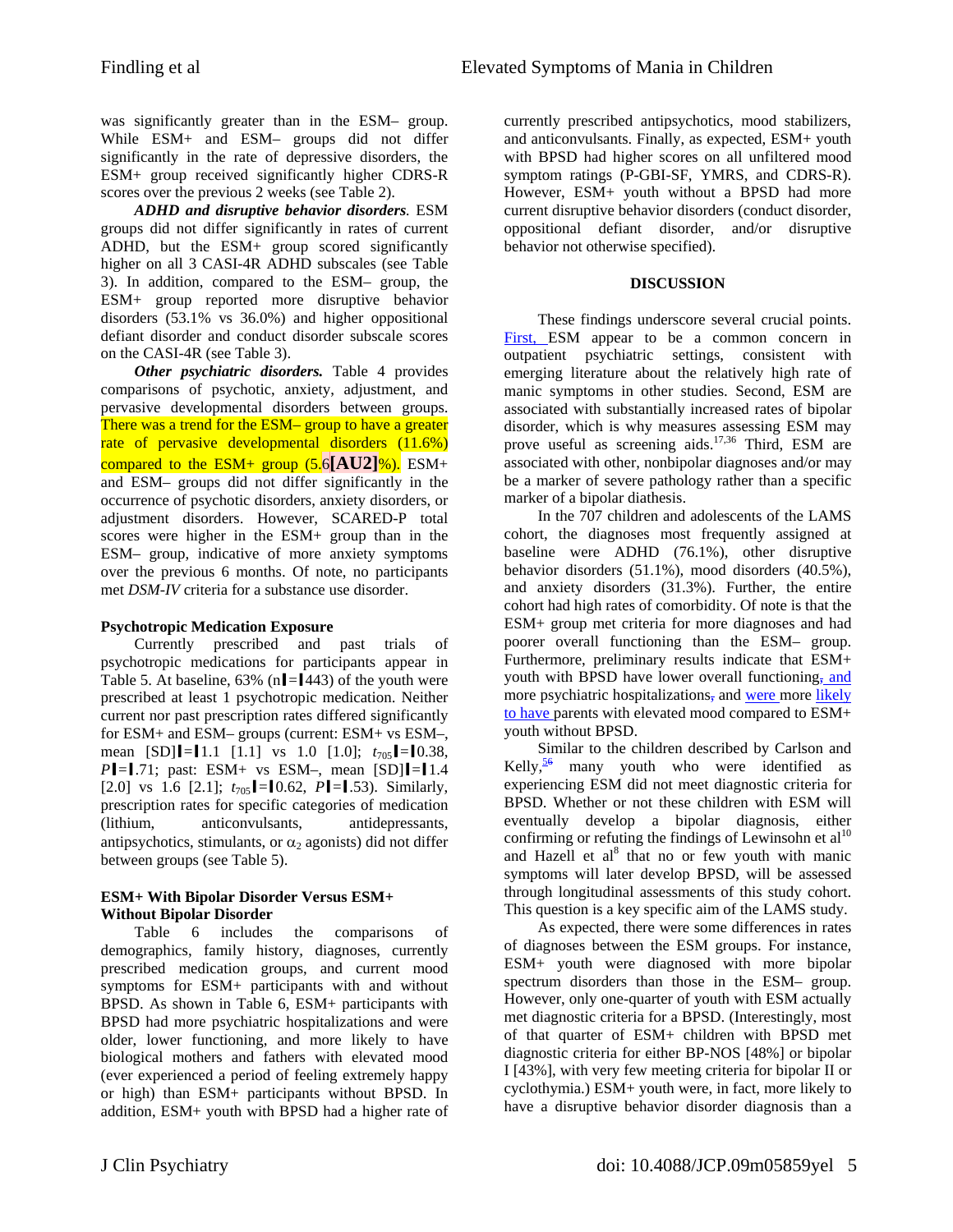bipolar diagnosis. More specifically, over half of the ESM+ group was diagnosed with a disruptive behavior disorder, primarily oppositional defiant disorder, compared to only 36% of the ESM– group.

The ESM+ and ESM– groups did not differ significantly in the number of youth currently diagnosed with a depressive disorder, ADHD, or anxiety disorder. Despite this lack of categorical differences between groups, parents of children in the ESM+ group endorsed significantly greater depressive, ADHD, and anxiety symptoms on the CASI-4R and SCARED-P compared to the ESM– group. This suggests the ESM+ group is more symptomatic across a variety of domains even if these symptoms do not (yet) translate to significantly more diagnoses within those domains.

With such diagnostic diversity found in the ESM+ group, it may be argued that the P-GBI-SF cut score was set too low. However, the P-GBI-SF cut score of 12 for the ESM groups was purposely set to keep sensitivity to true bipolar cases high and also capture a large number of other cases showing similar symptoms for different diagnostic reasons. The second, heterogeneous group will be the more interesting one to follow longitudinally.

Not surprisingly, with over three-fourths of LAMS participants meeting diagnostic criteria for ADHD, stimulants were the most frequently prescribed class of current and past medication. However, with 76% of the overall sample having an ADHD diagnosis, only 39% of the LAMS cohort was currently prescribed a stimulant. Antipsychotic medications were prescribed at a relatively high rate, with nearly a quarter (22%) of all 707 LAMS participants prescribed an antipsychotic at the time of assessment. Although ESM+ and ESM– groups differed in the rates of bipolar spectrum disorders and disruptive behavior disorders, neither current nor past exposure to any medication class examined in this study differed significantly between the groups. However, in the ESM+ group, those children with BPSD were prescribed significantly more antipsychotics (41% vs 17%), anticonvulsants, and mood stabilizers compared to ESM+ participants without BPSD. Finally, although approximately 30% of the participants were diagnosed with an anxiety disorder and 18% of the youth met criteria for a depressive disorder, rates of current selective serotonin reuptake inhibitor (SSRI) prescriptions were relatively low (8.9%). This modest rate may reflect the effect of the Black Box warning for  $SSRIs.<sup>37</sup>$  A more detailed examination of community-based prescribing practices is warranted in future examinations of the LAMS study sample.

When examining the ESM+ group, the fact that the children without a bipolar disorder had a greater rate of disruptive behavior disorders supports the

possibility that there are 2 main paths that lead to ESM+: (1) having a bipolar disorder and (2) having disruptive behavior disorders and some mood symptoms without meeting diagnostic symptoms criteria for a bipolar disorder.

#### **Limitations**

Limitations of this study include the fact that the sample of children was obtained only from outpatient mental health centers associated with university partners. Therefore, the sample does not include children whose parents sought care in other settings or who were currently hospitalized. The sample was focused in Ohio and western Pennsylvania and might not reflect outpatient mental health services utilization patterns in other regions. Further, given that these were all children and families seeking care, they are not representative of the general population of children.

## **Clinical Implications**

Although ESM may be commonly found in children and adolescents, this does not necessarily indicate that BPSDs are common in youth. In fact, the children and adolescents in the ESM+ group were more likely to have an ADHD and/or disruptive behavior disorder rather than a BPSD. Screening for ESM did increase the base rate of BPSD to a quarter of the sample, however, higher than would be anticipated in a general outpatient clinic.<sup>38</sup>

In conclusion, although LAMS participants were selected based on the presence of ESM, their subsequent structured interviews revealed a diverse range of psychiatric disorders. Furthermore, while ESM were associated with higher rates of BPSD, most of these youth did not meet diagnostic criteria for BPSD. Rather, ESM+ youth more commonly had a disruptive behavior disorder. Perhaps most surprising is the fact that the ESM+ youth did not differ from ESM– youth in number of psychotropic medications, a finding that warrants further investigation. The data will provide the opportunity to examine medication use in youth with considerable psychiatric morbidity. Results suggest that the longitudinal assessment of ESM is needed to examine which factors are associated with diagnostic evolution to a bipolar spectrum disorder in patients with ESM and whether such evolution even occurs. Longitudinal data are also needed to identify risk and protective factors associated with long-term outcomes in this vulnerable population.

*Drug***[AU3]** *names:* aripiprazole (Abilify), atomoxetine (Strattera), bupropion (Wellbutrin, Aplenzin, and others), buspirone (BuSpar and others), clonidine (Catapres, Duraclon, and others), clozapine (FazaClo, Clozaril, and others), diphenhydramine (Benadryl and others), guanfacine (Intuniv, Tenex, and others), hydroxyzine (Vistaril and others), lisdexamfetamine (Vyvanse), lithium (Lithobid and others), methylphenidate (Focalin, Daytrana,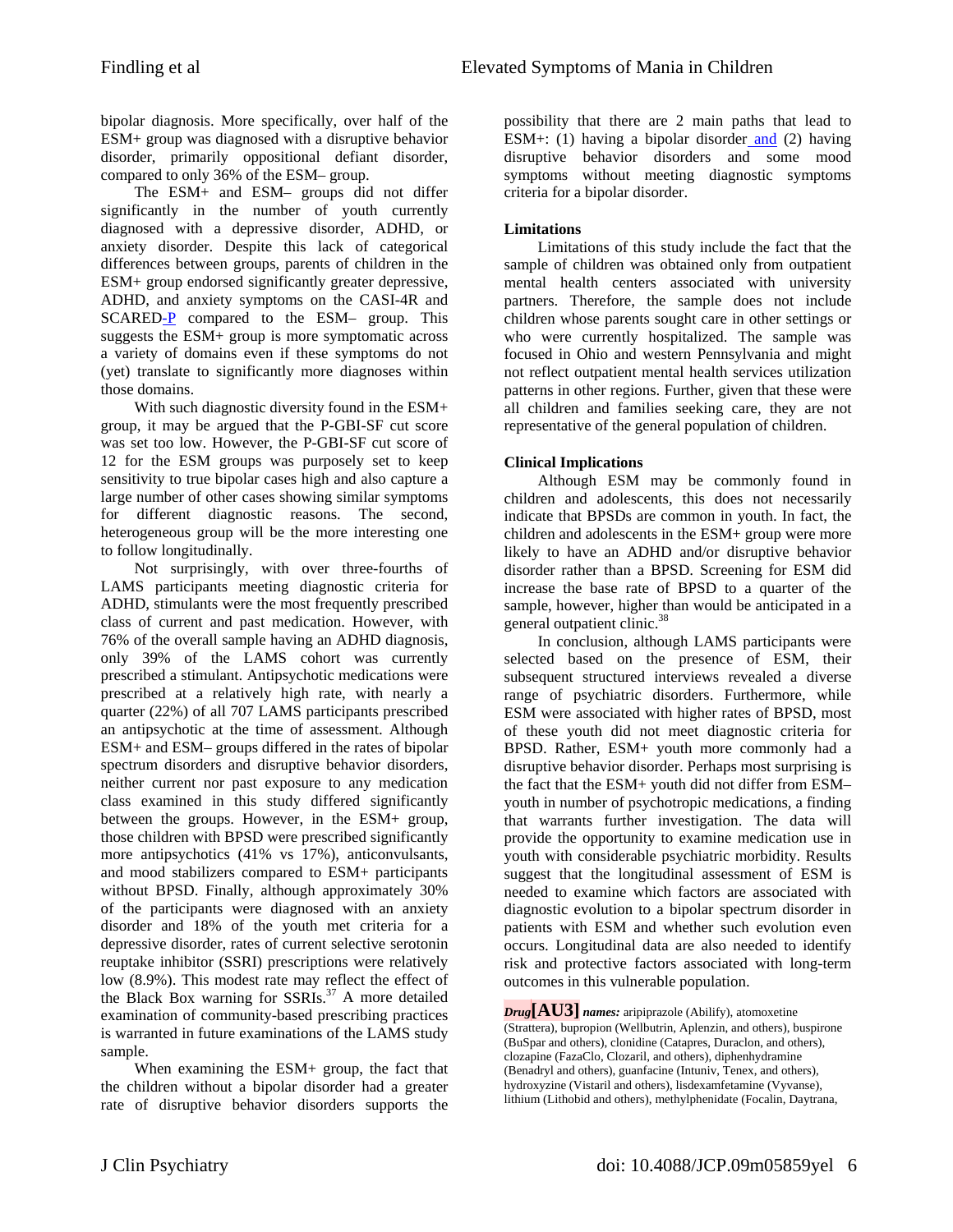and others), mirtazapine (Remeron and others), olanzapine (Zyprexa), paliperidone (Invega), quetiapine (Seroquel), risperidone (Risperdal and others), trazodone (Oleptro and others), venlafaxine (Effexor and others), ziprasidone (Geodon).

*Author affiliations:* Department of Psychiatry, Division of Child and Adolescent Psychiatry, Case Western Reserve University, Cleveland, Ohio (Dr Findling; Mss Demeter, Marsh, and Rowles; and Mr Kennedy); Department of Psychology, University of North Carolina at Chapel Hill (Dr Youngstrom); Department of Psychiatry, Division of Child and Adolescent Psychiatry, Ohio State University, Columbus (Drs Fristad and Arnold and Mr Fields); Department of Psychiatry, Western Psychiatric Institute and Clinic, University of Pittsburgh Medical Center, University of Pittsburgh, Pittsburgh, Pennsylvania (Drs Birmaher, Axelson, and Ryan and Ms Gill); Division of Psychiatry, Cincinnati Children's Hospital Medical Center, Cincinnati, Ohio (Dr Kowatch and Ms Depew); Center for Pediatric Behavioral Health and Center for Autism, Cleveland Clinic, Cleveland, Ohio (Dr Frazier); Department of Pediatrics and Stanford Health Policy, Stanford University School of Medicine, Stanford, California (Dr Horwitz).

*Potential conflicts of interest:* **Dr Findling** receives or has received research support from, been a consultant for, and/or served on a speakers bureau for Abbott, Addrenex, AstraZeneca, Biovail, Bristol-Myers Squibb, Forest, GlaxoSmithKline, Johnson & Johnson, KemPharm, Eli Lilly, Lundbeck, Neuropharm, Novartis, Organon, Otsuka, Pfizer, Sanofi-Aventis, Sepracor, Shire, Solvay, Supernus, Validus, and Wyeth. **Dr Birmaher** is a consultant for Schering Plough, has participated in a forum sponsored by Forest, and has received or will receive royalties for publications from Random House and Lippincott Williams & Wilkins. **Dr Kowatch** has received research support from National Alliance for Research on Schizophrenia and Depression, National Institute of Child Health and Human Development, and the Stanley Foundation; has been a consultant for Forest, AstraZeneca, Medscape, and Physicians Postgraduate Press; has been on the speakers bureau of AstraZeneca; and is an editor for *Current Psychiatry*. **Dr Arnold** receives or has received research support from, been a consultant for, and/or served on a speakers bureau for Abbott, Celgene, Eli Lilly, McNeil, Novartis, Neuropharm, Organon, Shire, Sigma Tau, and Targacept. **Dr Frazier** has been a consultant for Shire. **Drs Youngstrom, Fristad, Axelson, Ryan,** and **Horwitz**; **Mss Demeter, Gill, Depew, Marsh,** and **Rowles;** and **Messrs Fields** and **Kennedy** report no financial interests.

*Funding/support:* This study was supported by the National Institute of Mental Health (NIMH).

*Disclaimer:* The findings and conclusions presented in this article are those of the authors alone and do not necessarily reflect the opinions of NIMH.

#### **REFERENCES**

- <jrn> 1. Wozniak J, Biederman J, Kiely K, et al. Mania-like symptoms suggestive of childhood-onset bipolar disorder in clinically referred children. *J Am Acad Child Adolesc Psychiatry*. 1995;34(7):867–876.[doi:10.1097/00004583-](http://dx.doi.org/10.1097/00004583-199507000-00010) [199507000-00010](http://dx.doi.org/10.1097/00004583-199507000-00010) [PubMed<](http://www.ncbi.nlm.nih.gov/entrez/query.fcgi?cmd=Retrieve&db=PubMed&list_uids=7649957&dopt=Abstract)/jrn>
- <jrn> 2. Thuppal M, Carlson GA, Sprafkin J, et al. Correspondence between adolescent report, parent report, and teacher report of manic symptoms. *J Child Adolesc Psychopharmacol*. 2002;12(1):27– 35.[doi:10.1089/10445460252943542](http://dx.doi.org/10.1089/10445460252943542) [PubMed<](http://www.ncbi.nlm.nih.gov/entrez/query.fcgi?cmd=Retrieve&db=PubMed&list_uids=12014592&dopt=Abstract)/jrn>
- <jrn> 3. Carlson GA, Youngstrom EA. Clinical implications of pervasive manic symptoms in children. *Biol Psychiatry*. 2003;53(11):1050–1058.[doi:10.1016/S0006-3223\(03\)00068-4](http://dx.doi.org/10.1016/S0006-3223(03)00068-4) [PubMed<](http://www.ncbi.nlm.nih.gov/entrez/query.fcgi?cmd=Retrieve&db=PubMed&list_uids=12788250&dopt=Abstract)/jrn>
- <jrn> 4. Horwitz SM, Demeter C, Pagano ME, et al. Longitudinal Assessment of Manic Symptoms (LAMS) Study: background, design and initial screening results. *J Clin Psychiatry*. In press.</jrn>
- <jrn> 5. Carlson GA, Kelly KL. Manic symptoms in psychiatrically hospitalized children—what do they mean? *J Affect Disord*. 1998;51(2):123–135.[doi:10.1016/S0165-](http://dx.doi.org/10.1016/S0165-0327(98)00211-0) [0327\(98\)00211-0](http://dx.doi.org/10.1016/S0165-0327(98)00211-0) [PubMed](http://www.ncbi.nlm.nih.gov/entrez/query.fcgi?cmd=Retrieve&db=PubMed&list_uids=10743845&dopt=Abstract)</jrn>
- <bok> 6. Gadow KD, Sprafkin J. *Child Symptom Inventories Manual*. Stony Brook, NY: Checkmate Plus; 1994.</bok>
- <jrn> 7. National Institute of Mental Health Research Roundtable on Prepubertal Bipolar Disorder. *J Am Acad Child Adolesc Psychiatry*. 2001;40(8):871–878[. PubMed](http://www.ncbi.nlm.nih.gov/entrez/query.fcgi?cmd=Retrieve&db=PubMed&list_uids=11501685&dopt=Abstract)</jrn>
- <jrn> 8. Hazell PL, Carr V, Lewin TJ, et al. Manic symptoms in young males with ADHD predict functioning but not diagnosis after 6 years. *J Am Acad Child Adolesc Psychiatry*. 2003;42(5):552–
- 560[.doi:10.1097/01.CHI.0000046830.95464.33](http://dx.doi.org/10.1097/01.CHI.0000046830.95464.33) [PubMed<](http://www.ncbi.nlm.nih.gov/entrez/query.fcgi?cmd=Retrieve&db=PubMed&list_uids=12707559&dopt=Abstract)/jrn> <jrn> 9. Birmaher B, Axelson D, Goldstein B, et al. Four-year longitudinal course of children and adolescents with bipolar spectrum disorders: the Course and Outcome of Bipolar Youth (COBY) study. *Am J Psychiatry*. 2009;166(7):795– 804[.doi:10.1176/appi.ajp.2009.08101569](http://dx.doi.org/10.1176/appi.ajp.2009.08101569) [PubMed](http://www.ncbi.nlm.nih.gov/entrez/query.fcgi?cmd=Retrieve&db=PubMed&list_uids=19448190&dopt=Abstract)</jrn>
- <jrn>10. Lewinsohn PM, Klein DN, Seeley JR. Bipolar disorder during adolescence and young adulthood in a community sample. *Bipolar Disord*. 2000;2(3 Pt 2):281– 293[.doi:10.1034/j.1399-5618.2000.20309.x](http://dx.doi.org/10.1034/j.1399-5618.2000.20309.x) [PubMed<](http://www.ncbi.nlm.nih.gov/entrez/query.fcgi?cmd=Retrieve&db=PubMed&list_uids=11249806&dopt=Abstract)/jrn>
- <jrn>11. Leverich GS, Post RM, Keck PE Jr, et al. The poor prognosis of childhood-onset bipolar disorder. *J Pedia[tr](http://www.ncbi.nlm.nih.gov/entrez/query.fcgi?cmd=Retrieve&db=PubMed&list_uids=17452221&dopt=Abstract)*. 2007;150(5):485–490.[doi:10.1016/j.jpeds.2006.10.070](http://dx.doi.org/10.1016/j.jpeds.2006.10.070) [PubMed](http://www.ncbi.nlm.nih.gov/entrez/query.fcgi?cmd=Retrieve&db=PubMed&list_uids=17452221&dopt=Abstract)</jrn>
- <jrn>12. Wang PS, Berglund P, Olfson M, et al. Failure and delay in initial treatment contact after first onset of mental disorders in the National Comorbidity Survey Replication. *Arch Gen Psychiatry*. 2005;62(6):603–613[.doi:10.1001/archpsyc.62.6.603](http://dx.doi.org/10.1001/archpsyc.62.6.603) [PubMed](http://www.ncbi.nlm.nih.gov/entrez/query.fcgi?cmd=Retrieve&db=PubMed&list_uids=15939838&dopt=Abstract)</jrn>
- <jrn>13. Moreno C, Laje G, Blanco C, et al. National trends in the outpatient diagnosis and treatment of bipolar disorder in youth. *Arch Gen Psychiatry*. 2007;64(9):1032– 1039[.doi:10.1001/archpsyc.64.9.1032](http://dx.doi.org/10.1001/archpsyc.64.9.1032) [PubMed](http://www.ncbi.nlm.nih.gov/entrez/query.fcgi?cmd=Retrieve&db=PubMed&list_uids=17768268&dopt=Abstract)</jrn>
- <jrn>14. Kowatch RA, Fristad M, Birmaher B, et al; Child Psychiatric Workgroup on Bipolar Disorder. Treatment guidelines for children and adolescents with bipolar disorder. *J Am Acad Child Adolesc Psychiatry*. 2005;44(3):213– 235[.doi:10.1097/00004583-200503000-00006](http://dx.doi.org/10.1097/00004583-200503000-00006) [PubMed](http://www.ncbi.nlm.nih.gov/entrez/query.fcgi?cmd=Retrieve&db=PubMed&list_uids=15725966&dopt=Abstract)</jrn>
- <jrn>15. McClellan J, Kowatch R, Findling RL; Work Group on Quality Issues. Practice parameter for the assessment and treatment of children and adolescents with bipolar disorder. *J Am Acad Child Adolesc Psychiatry*. 2007;46(1):107– 125[.doi:10.1097/01.chi.0000242240.69678.c4](http://dx.doi.org/10.1097/01.chi.0000242240.69678.c4) [PubMed](http://www.ncbi.nlm.nih.gov/entrez/query.fcgi?cmd=Retrieve&db=PubMed&list_uids=17195735&dopt=Abstract)</jrn>
- <jrn>16. Youngstrom E, Meyers O, Demeter C, et al. Comparing diagnostic checklists for pediatric bipolar disorder in academic and community mental health settings. *Bipolar Disord*. 2005;7(6):507–517.[doi:10.1111/j.1399-5618.2005.00269.x](http://dx.doi.org/10.1111/j.1399-5618.2005.00269.x) [PubMed](http://www.ncbi.nlm.nih.gov/entrez/query.fcgi?cmd=Retrieve&db=PubMed&list_uids=16403176&dopt=Abstract)</jrn>
- <jrn>17. Youngstrom EA, Frazier TW, Demeter C, et al. Developing a 10-item mania scale from the Parent General Behavior Inventory for children and adolescents. *J Clin Psychiatry*. 2008;69(5):831–839[.doi:10.4088/JCP.v69n0517](http://dx.doi.org/10.4088/JCP.v69n0517) [PubMed](http://www.ncbi.nlm.nih.gov/entrez/query.fcgi?cmd=Retrieve&db=PubMed&list_uids=18452343&dopt=Abstract)</jrn>
- <jrn>18. Kaufman J, Birmaher B, Brent D, et al. Schedule for Affective Disorders and Schizophrenia for School-Age Children-Present and Lifetime Version (K-SADS-PL): initial reliability and validity data. *J Am Acad Child Adolesc Psychiatry*. 1997;36(7):980–988[. PubMed](http://www.ncbi.nlm.nih.gov/entrez/query.fcgi?cmd=Retrieve&db=PubMed&list_uids=9204677&dopt=Abstract)</jrn>
- <jrn>19. Geller B, Warner K, Williams M, et al. Prepubertal and young adolescent bipolarity versus ADHD: assessment and validity using the WASH-U-KSADS, CBCL and TRF. *J Affect Disord*. 1998;51(2):93–100[.doi:10.1016/S0165-](http://dx.doi.org/10.1016/S0165-0327(98)00176-1) [0327\(98\)00176-1](http://dx.doi.org/10.1016/S0165-0327(98)00176-1) [PubMed](http://www.ncbi.nlm.nih.gov/entrez/query.fcgi?cmd=Retrieve&db=PubMed&list_uids=10743842&dopt=Abstract)</jrn>
- <jrn>20. Geller B, Zimerman B, Williams M, et al. Reliability of the Washington University in St. Louis Kiddie Schedule for Affective Disorders and Schizophrenia (WASH-U-KSADS) mania and rapid cycling sections. *J Am Acad Child Adolesc*